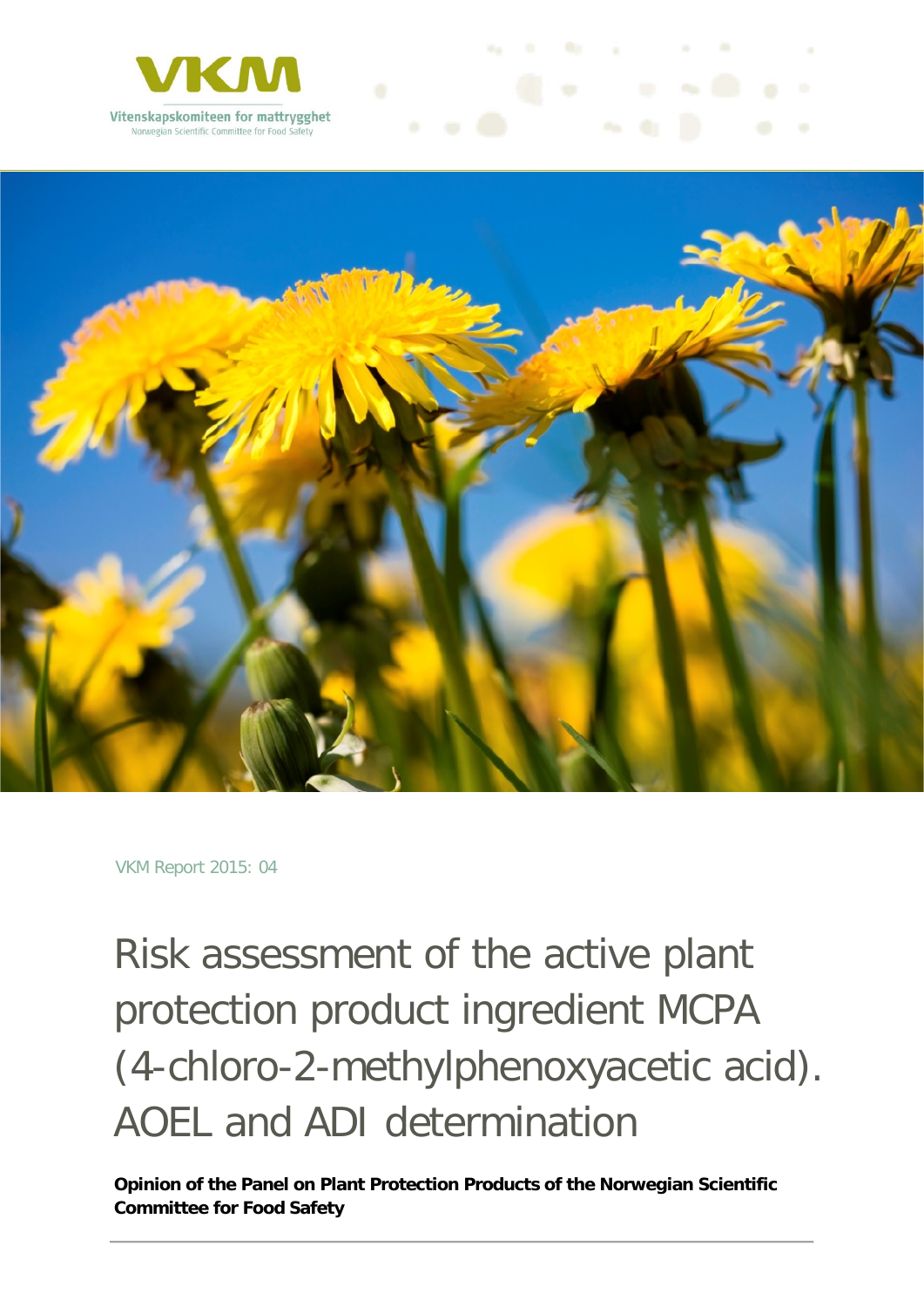Report from the Norwegian Scientific Committee for Food Safety (VKM) 2015: 04 Risk assessment of the active plant protection product ingredient MCPA (4-chloro-2 methylphenoxyacetic acid). AOEL and ADI determination.

Opinion of the Panel on Plant Protection Products of the Norwegian Scientific Committee for Food Safety 23.01.2015

ISBN: 978-82-8259-158-4 Norwegian Scientific Committee for Food Safety (VKM) Po 4404 Nydalen N – 0403 Oslo Norway

Phone: +47 21 62 28 00 Email: [vkm@vkm.no](mailto:vkm@vkm.no)

[www.vkm.no](http://www.vkm.no/) [www.english.vkm.no](http://www.english.vkm.no/)

Cover photo: iStock Photo

Suggested citation: VKM (2014). Risk assessment of the active plant protection product ingredient MCPA (4-chloro-2-methylphenoxyacetic acid). AOEL and ADI determination. Opinion of the Panel on Plant Protection Products of the Norwegian Scientific Committee for Food Safety. VKM Report 2015: 04, ISBN: 978-82-8259-158-4, Oslo, Norway. Available online: [www.vkm.no](http://www.vkm.no/)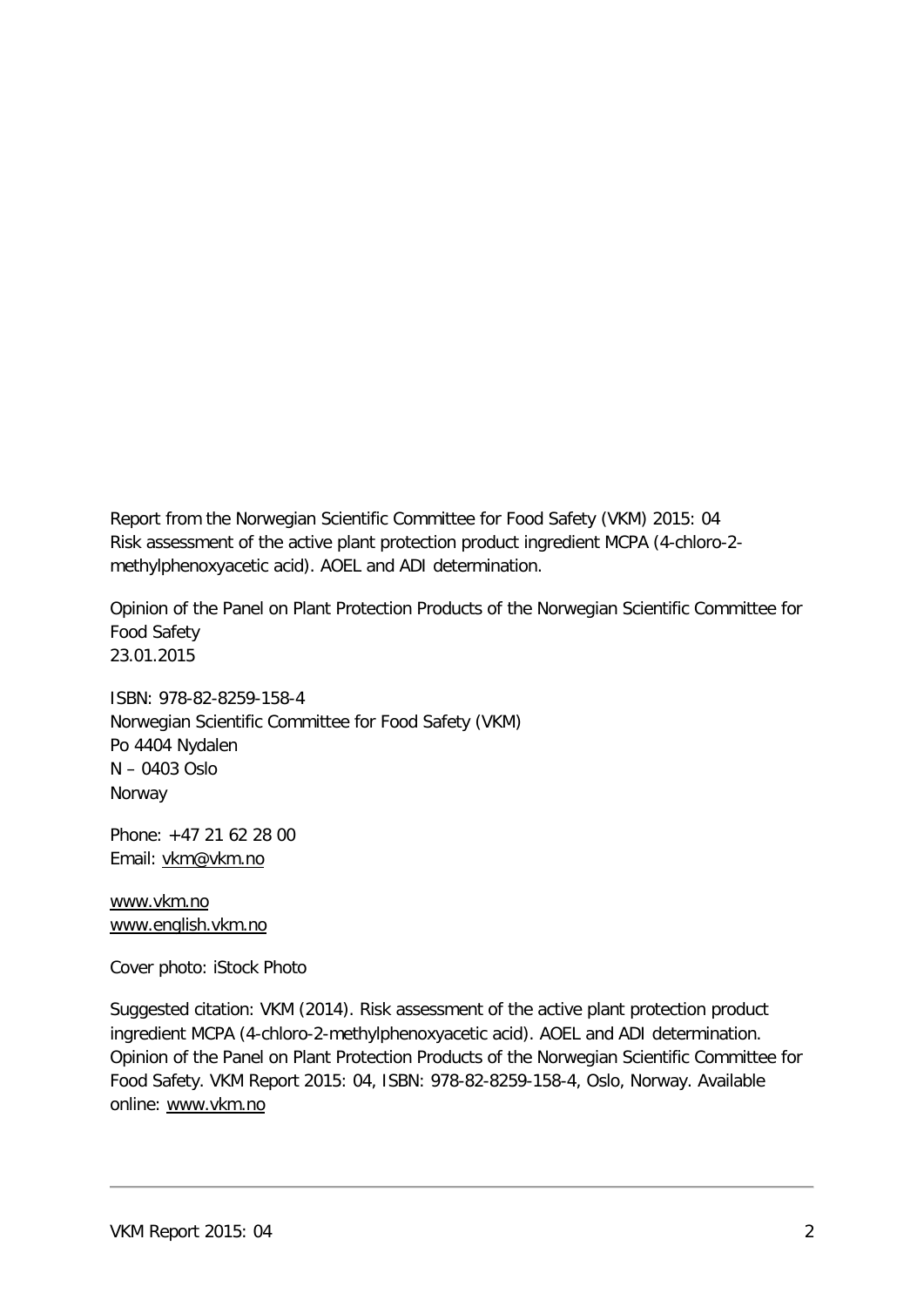## **Risk assessment of the active plant protection product ingredient MCPA (4-chloro-2-methylphenoxyacetic acid). AOEL and ADI determination**

## **Authors preparing the draft opinion**

Asbjørn M Nilsen (chair), Hubert Dirven, Jan Ludvig Lyche, Marit Låg

(Authors in alphabetical order after chair of the working group)

### **Assessed and approved**

The opinion has been assessed and approved by Panel on Plant Protection Products of VKM. Members of the panel are:

Torsten Källqvist (chair), Katrine Borgå, Hubert Dirven, Ole Martin Eklo, Merete Grung, Jan Ludvig Lyche, Marit Låg, Asbjørn M Nilsen, Line Emilie Sverdrup

(Panel members in alphabetical order after chair of the panel)

### **Acknowledgment**

Project manager from the VKM secretariat has been Edgar Rivedal

### **Competence of VKM experts**

Persons working for VKM, either as appointed members of the Committee or as external experts, do this by virtue of their scientific expertise, not as representatives for their employers or third party interests. The Civil Services Act instructions on legal competence apply for all work prepared by VKM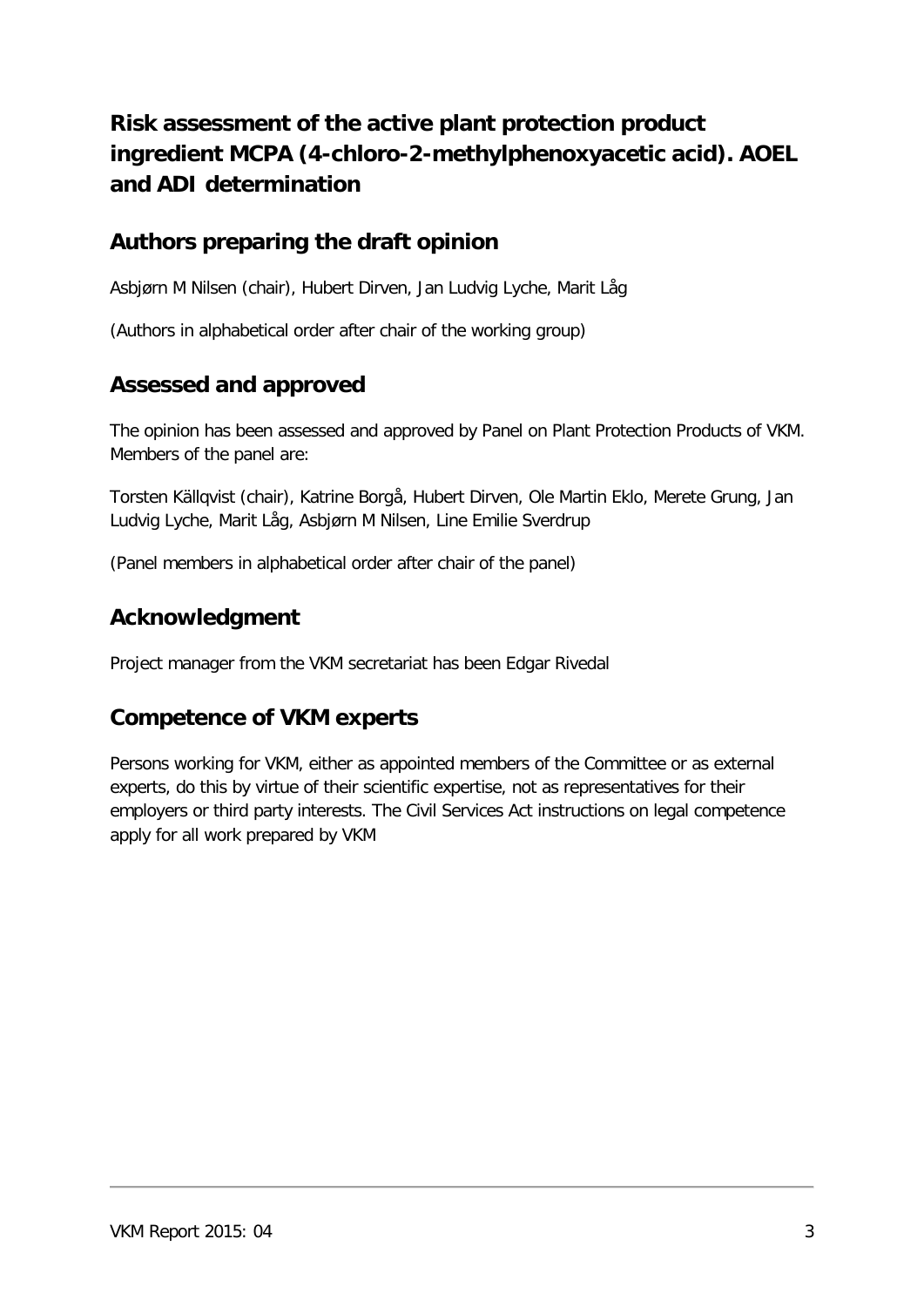# **Table of Contents**

|              |       | Background as provided by the Norwegian Food Safety Authority  8         |  |
|--------------|-------|--------------------------------------------------------------------------|--|
|              |       | Terms of reference as provided by the Norwegian Food Safety Authority  8 |  |
|              |       |                                                                          |  |
| 1            |       |                                                                          |  |
| $\mathbf{2}$ |       |                                                                          |  |
| 2.1          |       |                                                                          |  |
|              | 2.1.1 |                                                                          |  |
|              | 2.1.2 |                                                                          |  |
|              | 2.1.3 |                                                                          |  |
| 2.2          |       |                                                                          |  |
|              | 2.2.1 |                                                                          |  |
|              | 2.2.2 |                                                                          |  |
|              | 2.2.3 |                                                                          |  |
|              | 2.2.4 |                                                                          |  |
| 3            |       |                                                                          |  |
| 4            |       |                                                                          |  |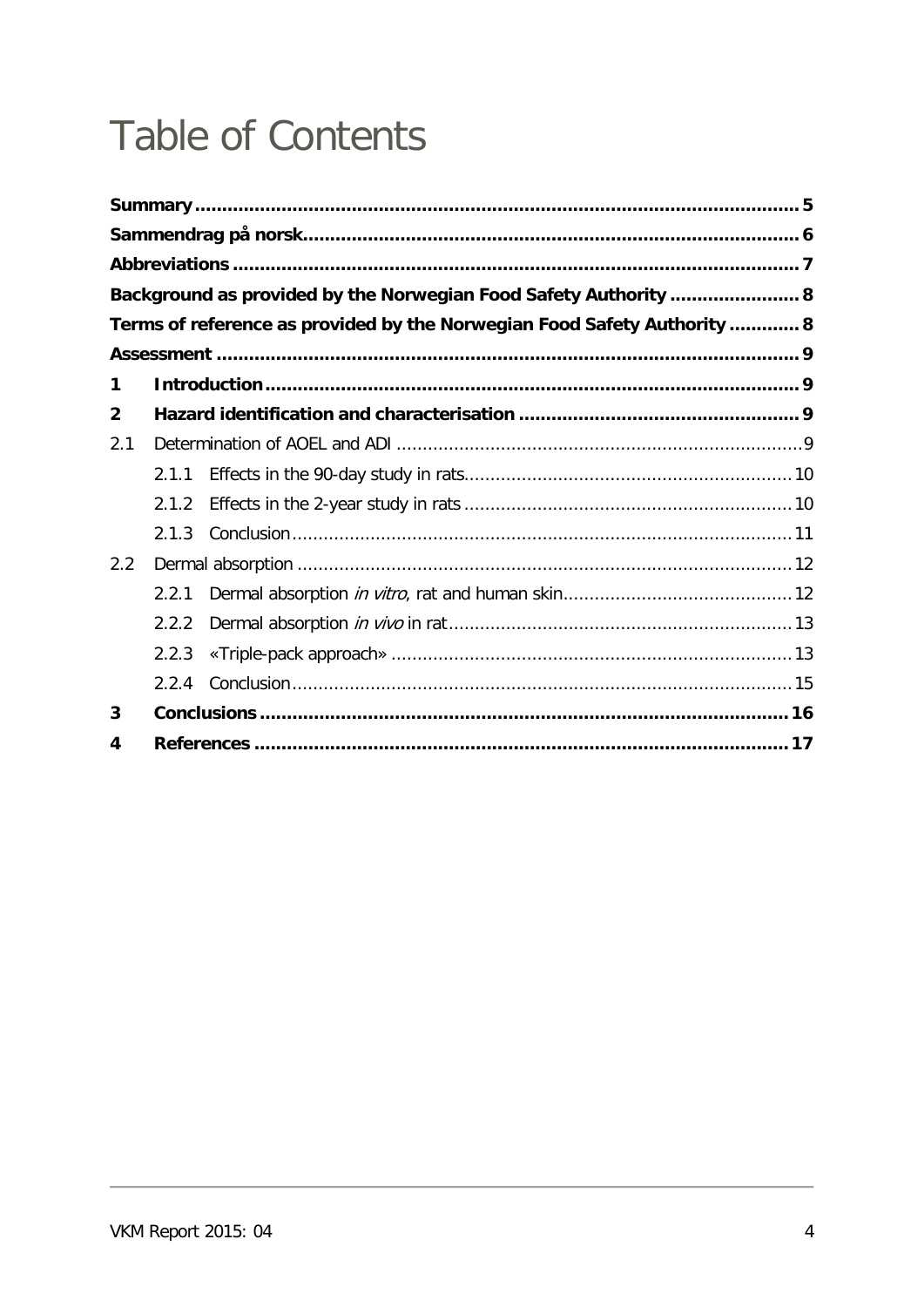# <span id="page-4-0"></span>**Summary**

MCPA (4-chloro-2-methylphenoxyacetic acid) is the active ingredient in several registered herbicides. VKM concluded in 2006 that the effects observed in experiments with dogs were of little relevance to humans, and an AOEL value of 0.036 mg/kg bw/day was proposed, based on renal effects in a 90-day study in rats. The manufacturer is of the opinion that AOEL should be set to 0.11 mg/kg bw/day, and ADI to 0.05 mg/kg bw/day, based on the view that since a 90-day and 2-year study in rats were conducted in the same lab using the same rat strain, it is reasonable to eliminate effects which are not reproduced in both sets of data. The Norwegian Food Safety Authority has therefore requested VKM's Panel for Plant Protection Products for an opinion on the determination of NOAEL values based on the 90 day and 2-year studies in rats, and consider if it is acceptable to use the manufacturer's approach for an overall consideration of the submitted studies. The Panel has discussed the findings in the two rat studies and concluded that it is not considered acceptable that individual studies separated by several years, in this case studies performed in 1985 and 1988, are taken together and data not reproduced in both sets eliminated. The Panel is still of the opinion that both AOEL and ADI for MCPA should be set to 0.036 mg/kg bw/day based on a NOAEL of 3.6 mg/kg bw/day (50 ppm) from assessment of the renal effects in the 90-day study in rats. The manufacturer has also requested a reconsideration of the present values for dermal absorption which was set by the Norwegian Food Safety Authority during the administrative review of the product MCPA 750 Liquid in 2013. VKM's Panel on Plant Protection Products supports the conclusion of the Norwegian Food Safety Authority concerning the determination of values for dermal absorption of MCPA. This includes the consideration of remaining substance in skin after washing as part of the absorbed dose in the in vitro studies, and the use of the same experimental time period in the in vitro and in vivo experiments as a basis for the so-called "Triple-pack-approach" for determination of human dermal absorption.

**Key words**: VKM, risk assessment, Norwegian Scientific Committee for Food Safety, pesticide, MCPA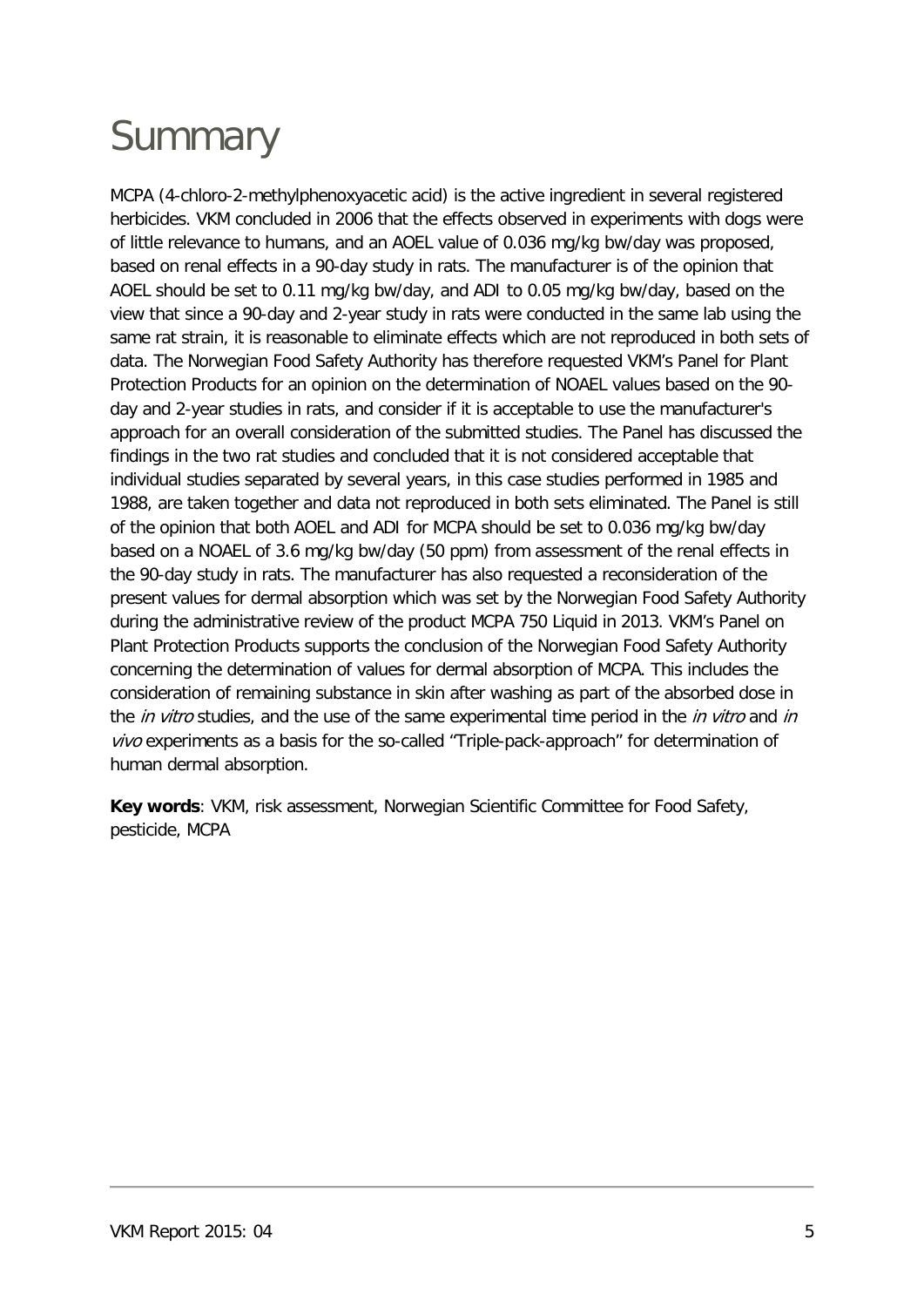# <span id="page-5-0"></span>Sammendrag på norsk

MCPA (4-klor-2-metylfenoksyeddiksyre) er virkestoff i flere registrerte ugressmidler. VKM konkluderte i 2006 med at effektene som er observert i eksperimenter med hunder var av liten relevans for mennesker, og en AOEL verdi på 0,036 mg/kg kroppsvekt /dag ble foreslått, basert på nyre-effekter i et 90-dagers forsøk på rotter. Produsenten er av den oppfatning at AOEL bør settes til 0,11 mg/kg kroppsvekt /dag, og ADI til 0,05 mg/kg kroppsvekt /dag, basert på den oppfatning at siden et 90-dagers og et 2-års forsøk på rotter ble utført i samme laboratorium, er det rimelig å kunne se bort fra funn som ikke er gjort i begge forsøk. Mattilsynet har bedt VKMs Faggruppe for plantevernmidler om å vurdere fastsettelse av NOAEL-verdier basert på disse to rotteforsøkene, og vurdere om det er akseptabelt å bruke produsentens tilnærming til en samlet vurdering av forsøkene. Faggruppen har diskutert denne problemstillingen og konkluderer med at det ikke anses som akseptabelt at enkeltstudier som er utført med flere års mellomrom, i dette tilfellet studier utført i 1985 og 1988, slås sammen og at en ser bort fra funn som er gjort i bare ett av forsøkene. Faggruppen er fortsatt av den oppfatning at både AOEL og ADI for MCPA bør settes til 0,036 mg/kg kroppsvekt /dag, basert på en NOAEL på 3,6 mg/kg kroppsvekt /dag (50 ppm), basert på effekter på nyre 90-dagers forsøket på rotter. Produsenten har også bedt om en ny vurdering av gjeldende verdier for dermal absorpsjon som ble fastsatt av Mattilsynet ved en administrativ gjennomgang av middelet MCPA 750 Flytende i 2013. VKMs Faggruppe for plantevernmidler støtter konklusjonen fra Mattilsynet for fastsettelse av verdier for dermal absorpsjon av MCPA. Dette gjelder måten gjenværende testsubstans i hud etter vasking brukes i beregning av absorbsjon i in vitro studier, og at det anvendes data fra det samme eksperimentelle tidsrom i *in vitro* og *in vivo* forsøkene som grunnlag for bruk av «Triple-pack»-metoden for fastsettelse av dermal absorpsjon hos mennesker.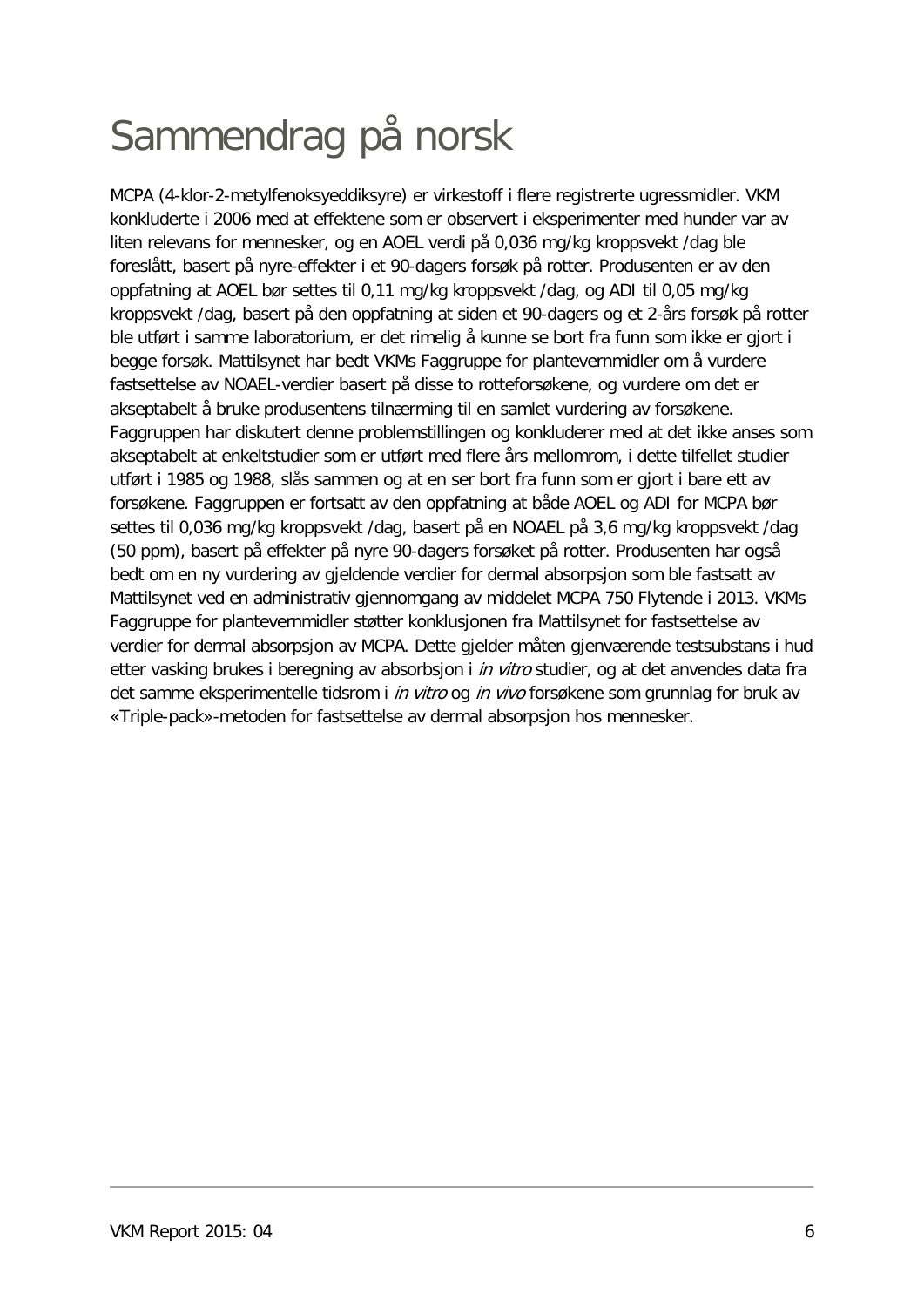# <span id="page-6-0"></span>Abbreviations

| ADI                                                    | Acceptable Daily Intake                                    |  |  |
|--------------------------------------------------------|------------------------------------------------------------|--|--|
| AOEL                                                   | Acceptable Operator Exposure Levels                        |  |  |
| EU                                                     | European Union                                             |  |  |
| In vivo                                                | Experiment on living organisms                             |  |  |
| In vitro                                               | "In glass" - experiment outside an organism - in test tube |  |  |
| LOAEL                                                  | Lowest Observed Adverse Effect Level                       |  |  |
| MCPA                                                   | 4-chloro-2-methylphenoxyacetic acid                        |  |  |
| mg/kg bw/day milligram per kilogram bodyweight per day |                                                            |  |  |
| <b>NOAEL</b>                                           | No Observed Adverse Effect Level                           |  |  |
| <b>NTP</b>                                             | National Toxicology Program                                |  |  |
| OECD                                                   | Organisation for Economic Co-operation and Development     |  |  |
| ppm                                                    | Parts Per Million                                          |  |  |
| US EPA                                                 | United States Environmental Protection Agency              |  |  |
| <b>VKM</b>                                             | Norwegian Scientific Committee for Food Safety             |  |  |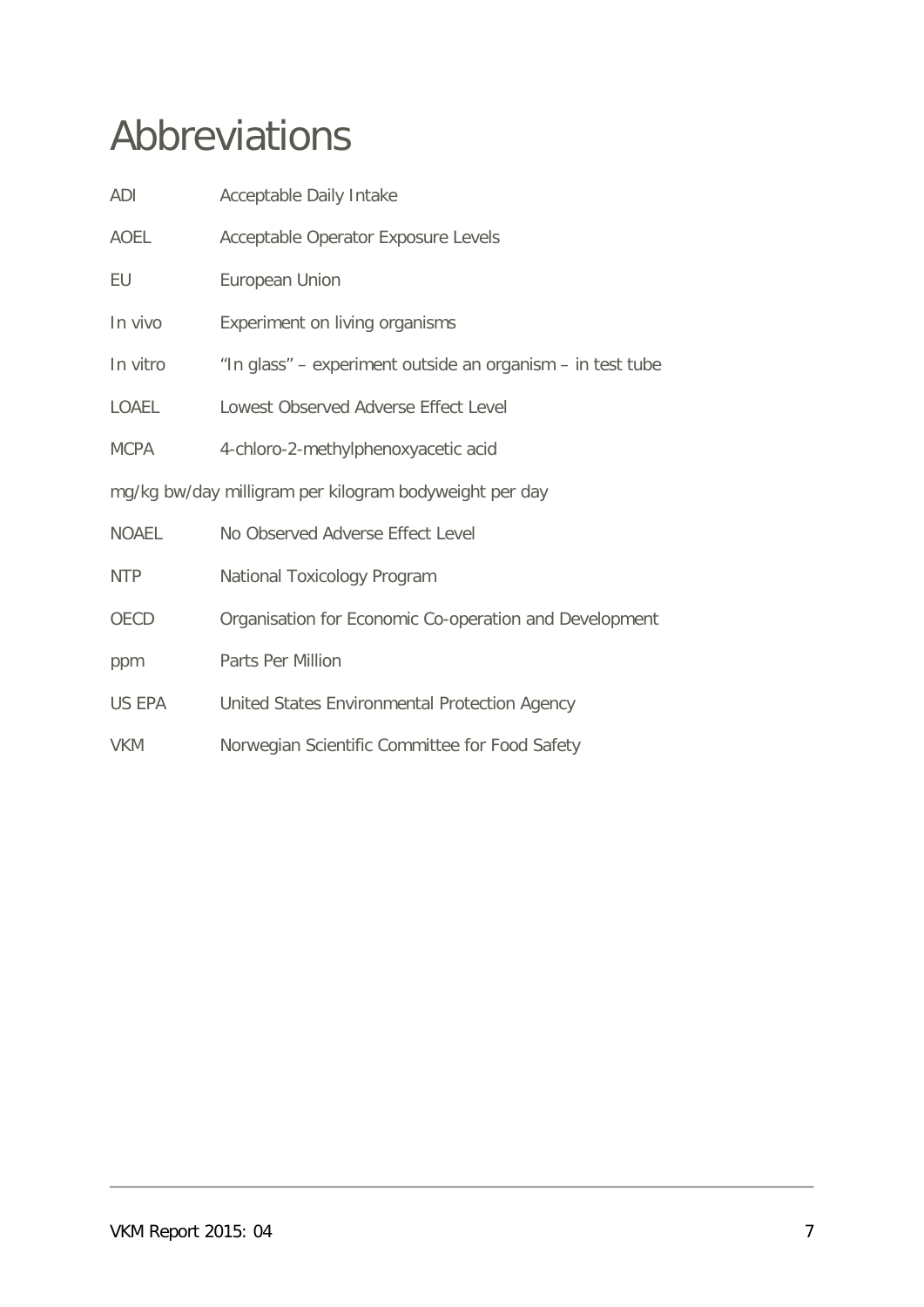# <span id="page-7-0"></span>Background as provided by the Norwegian Food Safety Authority

The predecessor of VKM's Panel for Plant Protection Products, "Rådet for plantevernmidler", performed an assessment of the active herbicide ingredient MCPA in 2000, where AOEL was set to 0.02 mg/kg bw/day based on 1-year dietary experiments using dogs. ln 2006, VKM was asked by the Norwegian Food Safety Authority to re-assess the basis for the setting of AOEL for MCPA and consider whether the dog was a relevant model for studies of the toxicity of phenoxy acids. VKM concluded that the effects observed in experiments with dogs were of little relevance to humans, and that a new AOEL therefore should be determined. AOEL was now proposed set to 0.04 mg/kg bw/day, based on renal effects in a 90-day study in rats.

The manufacturer of MCPA has now asked for a re-assessment of the reference values for MCPA.

# <span id="page-7-1"></span>Terms of reference as provided by the Norwegian Food Safety Authority

The manufacturer is of the opinion that AOEL should be set to 0.11 mg/kg bw/day, and ADI to 0.05 mg/kg bw/day [\(Nufarm Group, 2013\)](#page-16-1). The manufacturer also wants a reconsideration of the values for dermal absorption. During the administrative review of the product MCPA 750 Liquid in 2013, the Norwegian Food Safety Authority established new values for dermal absorption on the basis of existing studies, since this has not previously been considered by the Food Safety Authority or the Norwegian Scientific Committee for Food Safety [\(Mattilsynet, 2004\)](#page-16-2). The manufacturer disagrees on these values for dermal absorption [\(Nufarm Group, 2013\)](#page-16-1).

Based on this, the Norwegian Food Safety Authority has asked VKM to perform the following assessment of MCPA:

Determination of AOEL and ADI

Determination of values for dermal absorption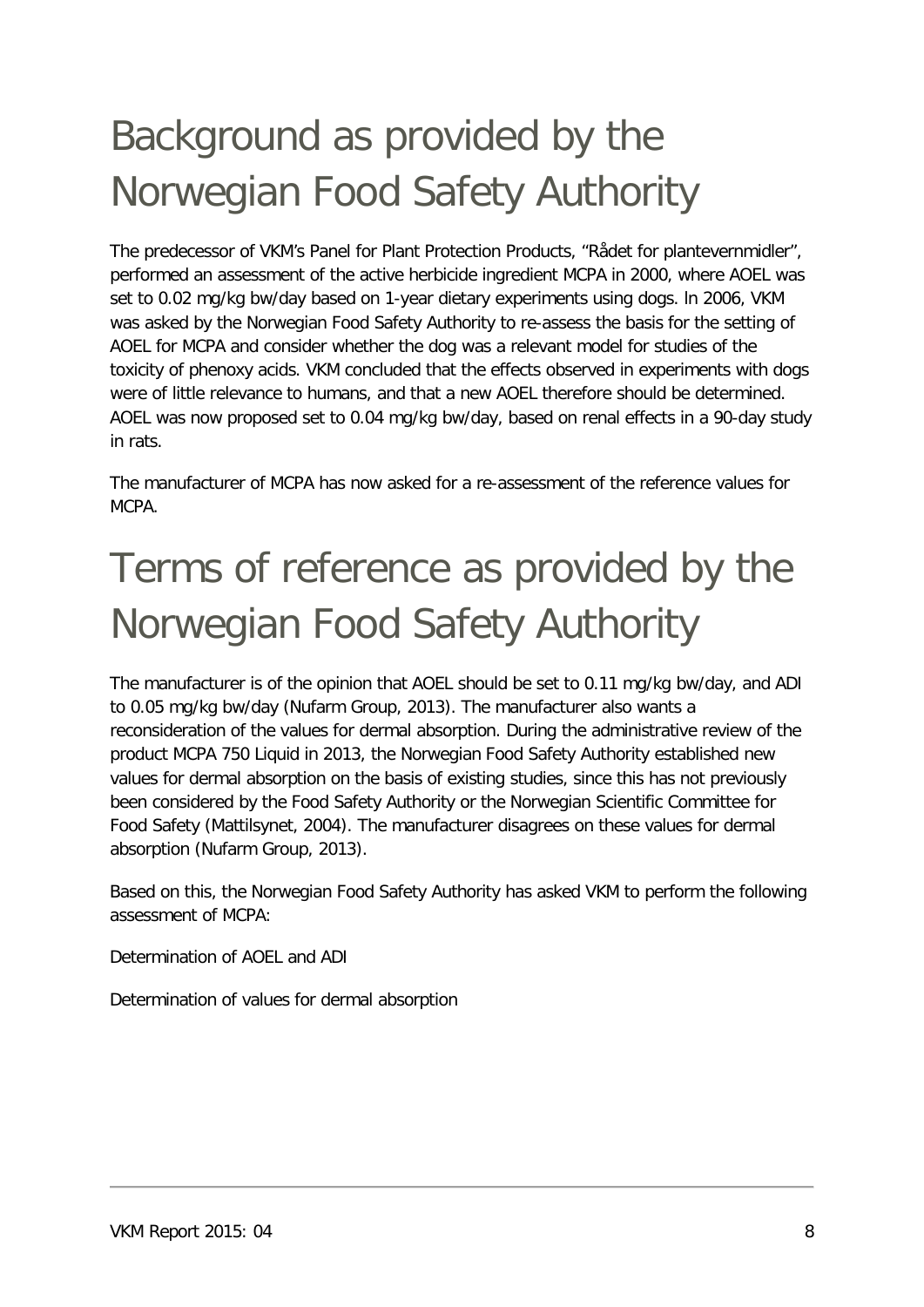## <span id="page-8-0"></span>Assessment

## <span id="page-8-1"></span>1 Introduction

"Rådet for plantevernmidler" suggested in 2000 that AOEL for MCPA should be set to 0.02 mg/kg bw/day based on 1-year dietary experiment using dogs. ln 2006, VKM concluded that the effects observed in experiments with dogs were of little relevance to humans, and a new AOEL value was proposed, 0.04 mg/kg bw/day, based on renal effects in a 90-day study in rats. The manufacturer is now of the opinion that AOEL should be set to 0.11 mg/kg bw/day, and ADI to 0.05 mg/kg bw/day [\(Nufarm Group, 2013\)](#page-16-1). The manufacturer also requests a reconsideration of the present values for dermal absorption which was set by the Norwegian Food Safety Authority during the administrative review of the product MCPA 750 Liquid in 2013. The manufacturer disagrees on these values for dermal absorption [\(Nufarm Group,](#page-16-1)  [2013\)](#page-16-1).

Based on this, the Food Safety Authority has asked VKM to perform an assessment of the AOEL and ADI values, as well as the determination of values for dermal absorption [\(Mattilsynet, 2014\)](#page-16-3).

# <span id="page-8-2"></span>2 Hazard identification and characterisation

## <span id="page-8-3"></span>**2.1 Determination of AOEL and ADI**

The manufacturer has requested a new assessment of reference values for MCPA, and argues for an AOEL value of 0.11 mg/kg bw/day and an ADI value of 0.05 mg/kg bw/day.

The manufacturer is of the opinion that since the 90-day and 2-year study in rats were conducted in the same lab in the same time period using the same rat strain, it is reasonable to eliminate observed effects which are not reproduced in both sets of data when assessing the relevance of the observed effects [\(MCPA Task Force,](#page-16-4) 2009; [MCPA Task Force III, 2005\)](#page-16-5).

The manufacturer believes that this approach was not used the last time the reference values for MCPA were determined, and requests a new assessment [\(Nufarm Group, 2013\)](#page-16-1).

The Norwegian Food Safety Authority has therefore requested VKM for an opinion on the determination of NOAEL values based on the 90-day and 2-year studies in rats, as well as to consider if it is acceptable to use the manufacturer's approach for an overall consideration of the submitted studies [\(Mattilsynet, 2014\)](#page-16-3).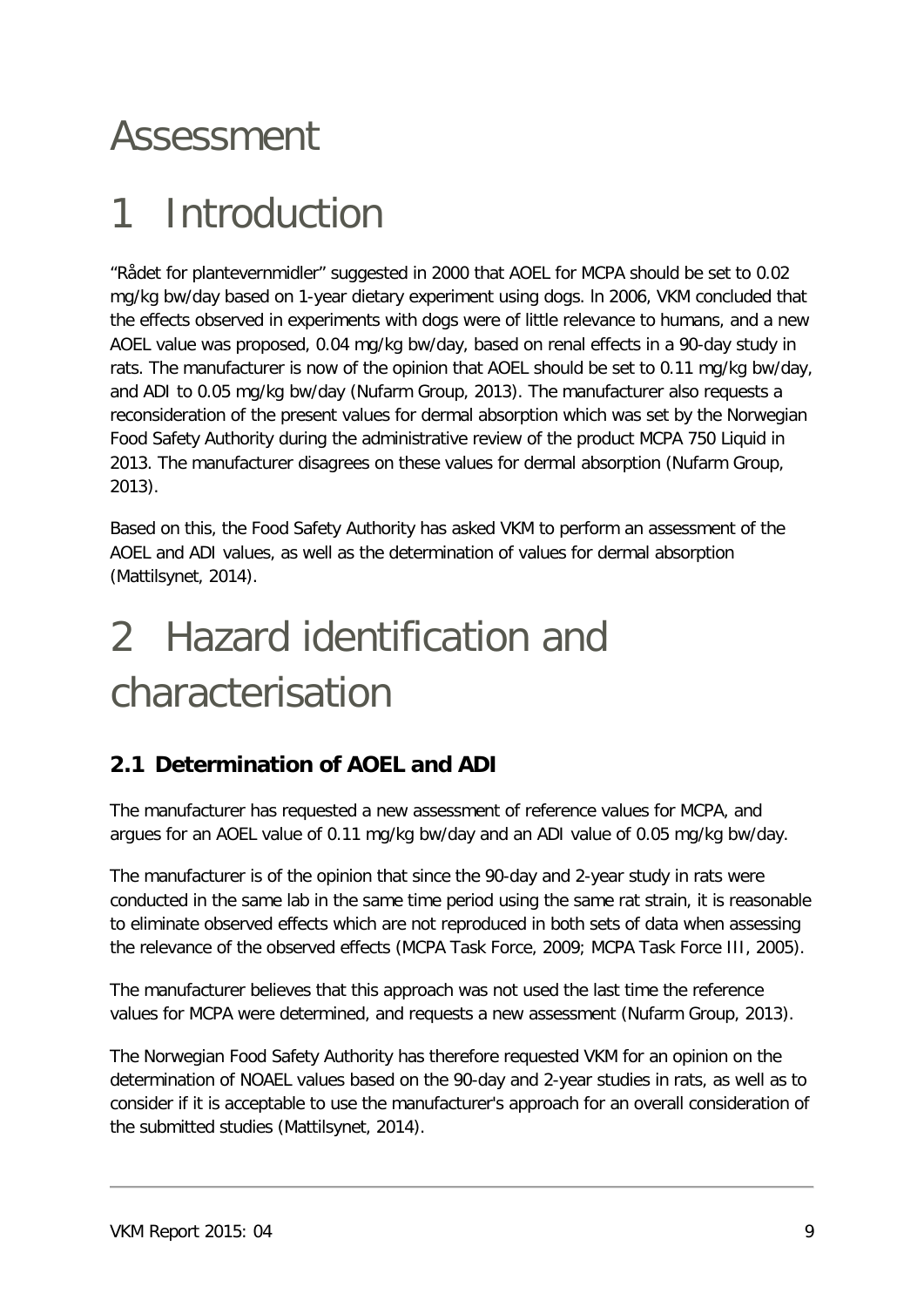#### <span id="page-9-0"></span>**2.1.1 Effects in the 90-day study in rats**

The main discussion relates to whether the increase in absolute kidney weight in male rats at the dose of 10.9 mg/kg bw/day (150 ppm) is sufficient to allow for NOAEL to be set at 3.6 mg/kg bw/day (50 ppm). VKM set NOAEL to 50 ppm (3.6 mg/kg bw/day in males) when this study was assessed in 2006. The manufacturer argues that there is no statistically significant increase in relative kidney weight in males, and that no increase in kidney weight and histopathological changes was observed for 5.0 mg/kg bw/day (80 ppm), neither at 52 nor at 104 weeks in the 2-year study in rats. Thus, it is the opinion of the manufacturer that a NOAEL above 80 ppm is more correct, that the increase in kidney weight in the 90-day study results from functional hypertrophy, and that this is an adaptive rather than an adverse effect. Based on this, the manufacturer considers that 10.9 mg/kg bw/day (150 ppm) should be used as NOAEL for the study.

In a meta-study by Craig and co-workers [\(Craig et al., 2014\)](#page-16-6) at US EPA with data extracted from reports published in the National Toxicology Program (NTP), the US EPA's database of Provisional Peer-Reviewed Toxicity Values and EPA's Integrated Risk Information System, a statistically significant relationship between absolute, but not relative, kidney weight and renal histopathological findings in chemically treated rats was observed. They concluded that the evaluation of absolute kidney weight is a useful method for identifying potential renal toxicants. This implies that increase in absolute kidney weight observed in male rats after exposure to MCPA may be indicative of renal toxicity without the need for confirmation with concomitant increase in relative kidney weight.

Another finding at 150 ppm in the 90-day study is a statistically significant decrease in cholesterol level in female rats. The manufacturer argues that this is an isolated finding and that it must be regarded as arbitrary, since female rats at 450 ppm had higher cholesterol levels than animals in the control group, and that this is also the case for female rats at 150 ppm when sampling halfway through the study (after 42 days) [\(MCPA Task Force, 2009;](#page-16-4) [MCPA Task Force III, 2005\)](#page-16-5).

In addition, the manufacturer argues that a similar change in cholesterol levels was not observed in the 2-year study. Thus, the manufacturer concludes that the NOAEL should be set at 150 ppm for the 90-day study in rats, equivalent to 10.9 mg/kg bw/day, resulting in a AOEL of 0.11 mg/kg bw/day.

### <span id="page-9-1"></span>**2.1.2 Effects in the 2-year study in rats**

The main discussion concerning effects in the 2-year study in rats is about the observed decrease in triglycerides in males and females at 80 ppm, and whether the statistically significant increase in kidney weight in females at 80 ppm is sufficient for NOAEL to be set at 20 ppm. In the last comprehensive assessment of MCPA by the Norwegian Food Safety Authority [\(Mattilsynet, 2004\)](#page-16-2), NOAEL for males was set to 80 ppm. More uncertainty was associated with the findings in females, but a NOAEL of 20 ppm was set. The manufacturer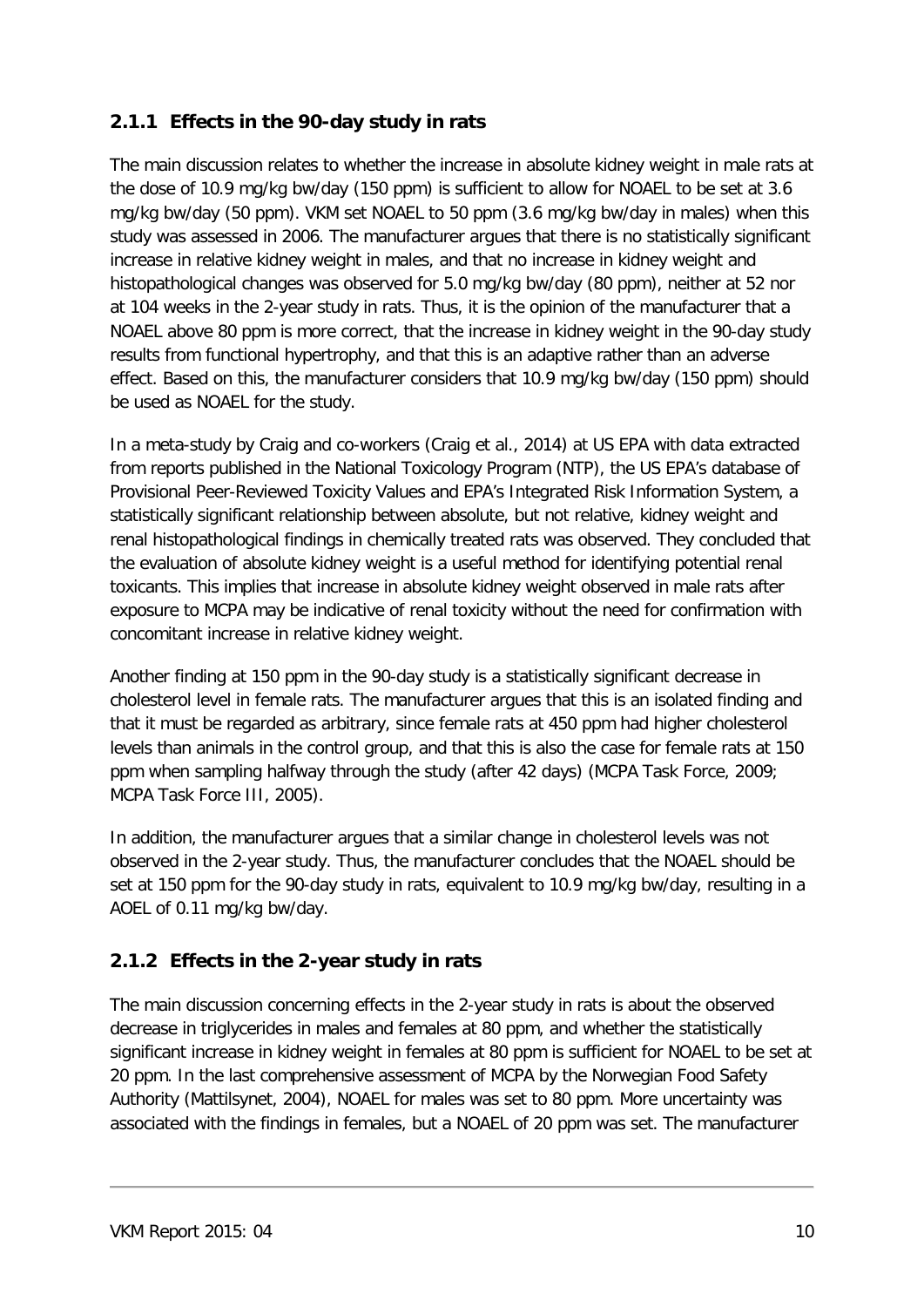argues that the decrease in triglycerides was only observed in individuals, that the values were generally within the range of historical control data, and that the lack of dose-response draws doubts about whether this is treatment related [\(Nufarm Group, 2013\)](#page-16-1).

Regarding the statistically significant increase in absolute kidney weight in females, the manufacturer argues that no statistically significant increase was observed in the highest dose group (lack of dose-response). The manufacturer also argues that since a statistically significant increase in kidney weight was not observed in males, it should be questioned whether the increase in females at 80 ppm is treatment related, also since male rats have been found more vulnerable to renal effects of MCPA than female rats.

At week 52 there was an increase in chronic nephropathy in male rats in the highest dose group, but this was not observed in female rats. It is the opinion of the manufacturer that this is further evidence to support that the increase in kidney weight at 80 ppm in females is a coincidence. Thus, the manufacturer considers that NOAEL should be set to 80 ppm for the 2-year study in rats, corresponding to 5.2 mg/kg bw/day, resulting in an ADI of 0.05 mg/kg bw/day, and has promoted this view to the Rapporteur Member State (RMS) for reassessment of MCPA in the EU (Italy). Based on this, ADI in EU was changed from 0.01 mg/kg bw/day to 0.05 mg/kg bw/day in 2008, while the discussion of AOEL is still being considered by EU.

From all information submitted by the manufacturer and that provided by [van Ravenzwaay](#page-16-7)  et al. (2005) and [Bellet et al. \(1999\),](#page-16-8) it must be concluded that MCPA has adverse effects on the kidneys. When the 90-day study and the 2-year study are taken together, it is observed that the major increase in kidney weight in males occurs at low exposure concentrations, below 10.9 mg/kg bw/day (150 ppm) and perhaps as low as 1.25 mg/kg bw/day (20 ppm, 2 year study – 52 week observation), although not statistically significant at 1.25 or 5.0 mg/kg bw/day (20 or 80 ppm). However, due to possible differences in experimental and animal conditions, the VKM panel does not find it acceptable that individual studies separated by several years, performed in 1985 and 1988, can be taken together in detail and considered as one. The adverse effect levels should therefore be assessed from observations in male rats of the 90-day study, giving a LOAEL of 10.9 mg/kg bw/day (150 ppm) and a NOAEL of 3.6 mg/kg bw/day (50 ppm). Consequently, using the safety factor of 100 the AOEL and ADI will be 0.036 mg/kg bw/day.

### <span id="page-10-0"></span>**2.1.3 Conclusion**

Based on the arguments described above, it is the opinion of VKMs panel on Plant Protection Products that both AOEL and ADI should be set to 0.036 mg/kg bw/day both derived from a NOAEL of 3.6 mg/kg bw/day (50 ppm) for renal effects in the 90-days study in rats.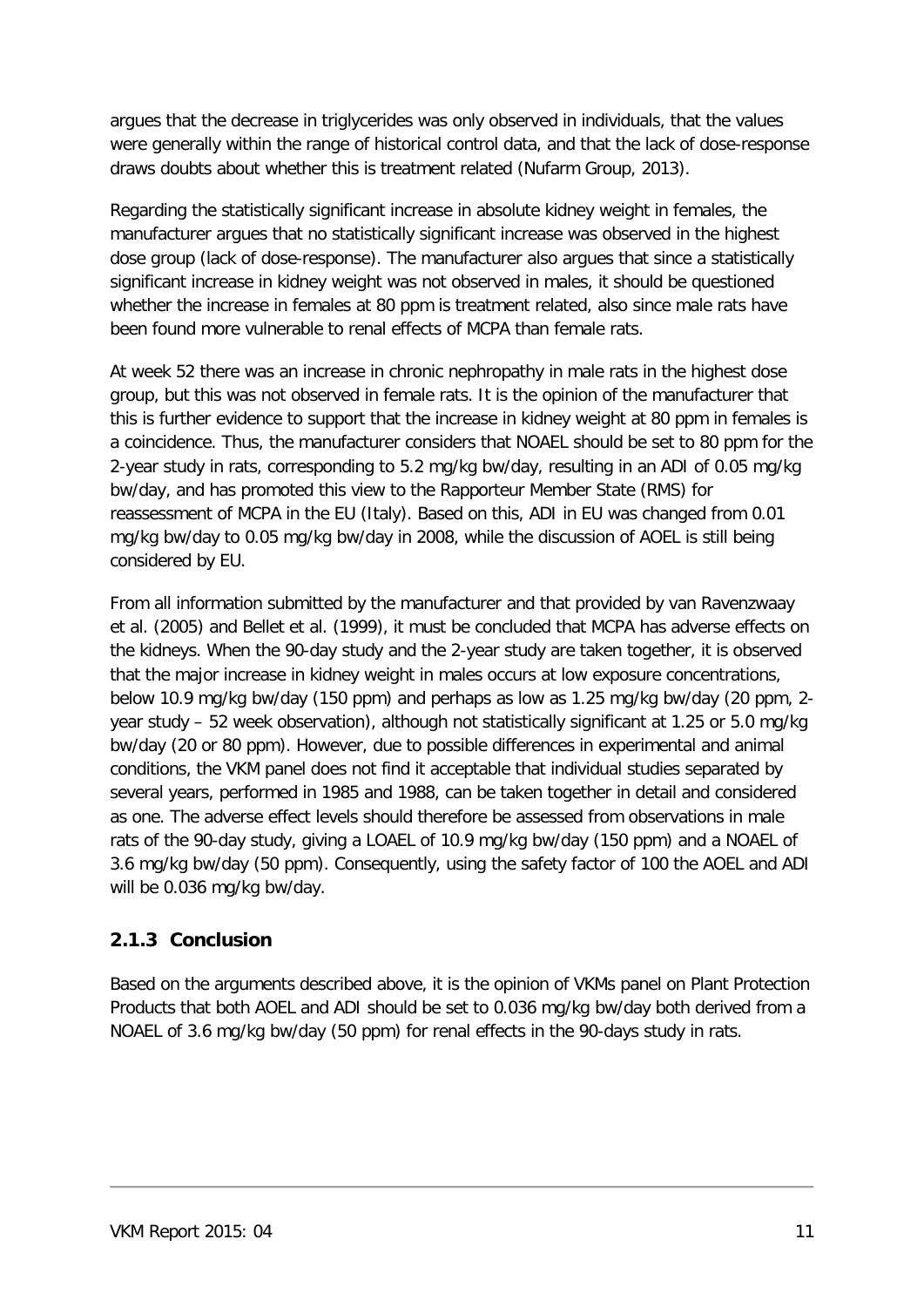## <span id="page-11-0"></span>**2.2 Dermal absorption**

Values for dermal absorption were determined by the Norwegian Food Safety Authority in 2013. The manufacturer does not agree on these values [\(Nufarm Group, 2013\)](#page-16-1) and VKM has been requested to determine values for dermal absorption of MCPA based on the available test results [\(Mattilsynet, 2014\)](#page-16-3).

#### <span id="page-11-1"></span>**2.2.1 Dermal absorption** in vitro**, rat and human skin**

Information is provided from one study on *in vitro* dermal absorption (MCPA DMA 750 g/L formulation: *In vitro* absorption through human and rat epidermis) [\(Mattilsynet, 2004\)](#page-16-2), and should be evaluated on the basis of OECD Guideline No. 428 [\(OECD, 2004\)](#page-16-9).

Instead of using "split-thickness" skin membranes, epidermis from rat and human were used. This is unusual, and no reason for this is stated. Concentrations tested in the study were: concentrated preparation (750 g MCPA/L) and 1/83 dilution corresponding to maximum applied concentration of 9 g/L.

Exposure lasted 24 hours (Group A) or 8 hours (Group B), and the concentration of MCPA in the receptor liquid for Group A was measured at 1, 2, 3, 4, 6, 8, 10, 12, 16, 20 and 24 hours after application of the test compound. After 24 hours, the test compound was washed away and the skin membrane was analysed for residual test compound. Group B was only measured after 8 hours [\(Mattilsynet, 2004\)](#page-16-2).

The manufacturer and Reporting Member State (RMS, EU) has not included the remaining amount of MCPA in the epidermis as absorbed, but have defined absorbed MCPA as only what is measured in the receptor liquid. In the OECD Guideline 428 [\(OECD, 2004\)](#page-16-9) and "Guidance Notes on Dermal Absorption" (No. 156) [\(OECD, 2011\)](#page-16-10), it is however recommended to include test compound remaining in the skin after washing as absorbed substance. Thus, the EU values for dermal absorption are lower than what has been proposed by the Norwegian Food Safety Authority who followed the OECD Guideline and considered MCPA remaining in the skin as part of the absorbed substance.

It is debatable which time points should be used. OECD guideline 428 states that the exposure time may vary, but that a sampling time of 24 hours is normally required. When using a "triple-pack approach", the exposure time should however be similar for the *in vitro* and *in vivo* studies (se 2.2.2 below). Thus, on this basis it is the most appropriate to use values from 8 hour exposure from both Group A and B.

For human skin, this resulted in an in vitro dermal absorption of about 8% for the concentrated solution and 13 % for the diluted one. For rat skin, the corresponding in vitro dermal absorption was 16 % and 54 %, resulting in factors of difference between rat and human skin absorption of about 2 and 4 for concentrated and diluted solutions, respectively.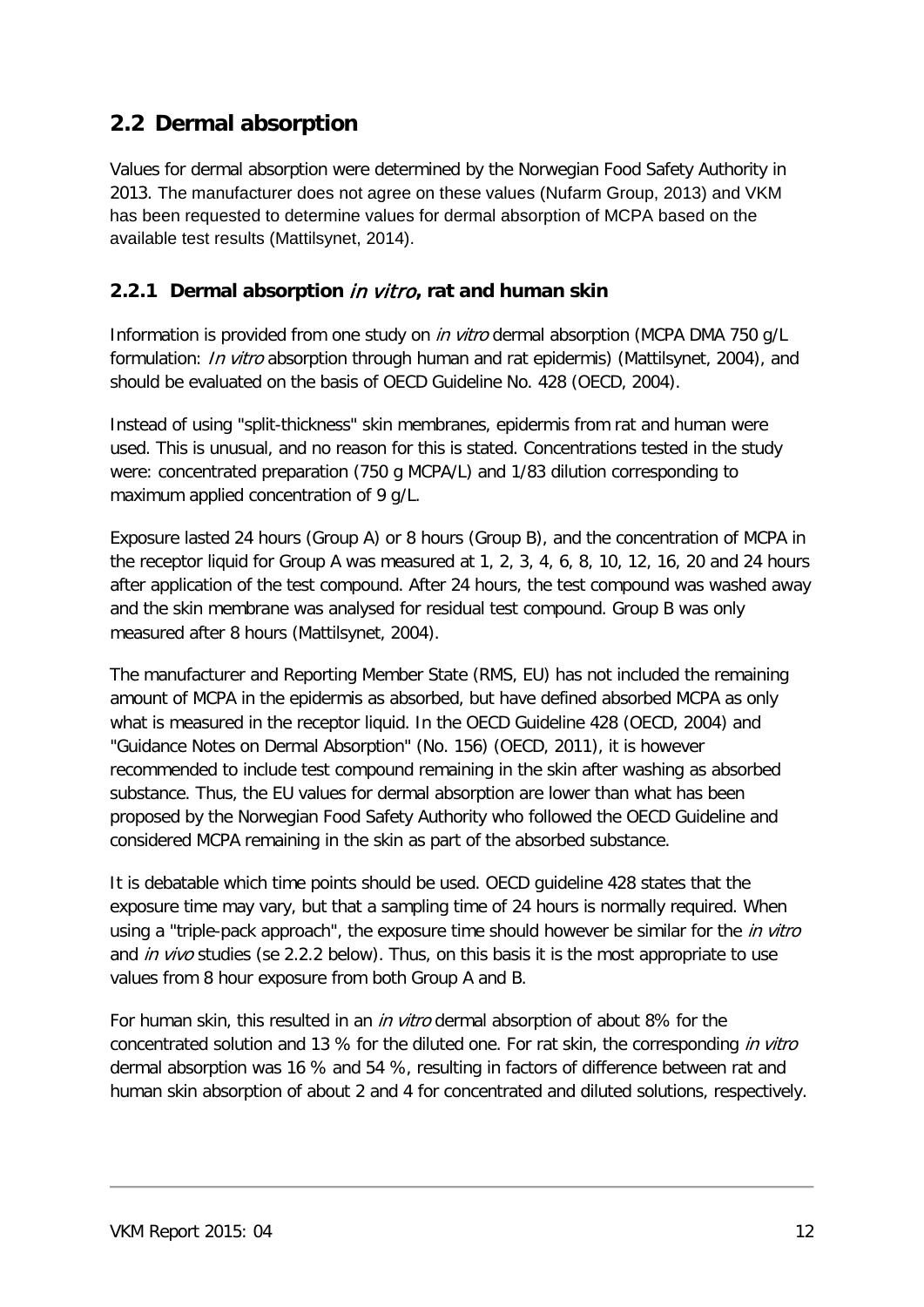#### <span id="page-12-0"></span>**2.2.2 Dermal absorption** in vivo **in rat**

The *in vivo* study of dermal absorption in rats was conducted on the basis of OECD Draft Guideline No. 427, Skin Absorption: *In Vivo* Method (2000), but should be assessed according to OECD Guideline 428 [\(OECD, 2004\)](#page-16-9).

The concentrations tested are the same as in the *in vitro* studies. Active substance was radiolabeled and 4 male rats per group were exposed for either 4 or 10 hours and sacrificed after 4, 10, 24 or 96 hours. At each time interval, samples were extracted and analyzed for residual radioactivity (stools, blood cells, plasma, carcass and skin; from both the exposed area and surrounding skin).

At the high dose, absorption through the skin increased during the first 10 hours, i.e. immediately after end of exposure, to a maximum of 22.09%. At time point 96 hours the material absorbed was 12.87% of actual dose. This reduced amount is by the provider take as proof of almost complete absorption of applied dose already immediately after exposure.

However, the results of this high dose experiment seem to be inconsistent as one would not expect reduced absorbed amount with time. The highest value found at 10 hours is therefore used for assessment of dermal absorption.

At the low dose, about 7% penetrated through the skin within the first 10 hours. After 96 hours 9.40% of the dose had penetrated the skin. The study does not contain data showing detailed absorption over time. Thus, it is not known if the maximum absorption was reached before 96 hours. It is, however, stated in the manufacturer's report that most of the absorption occurring post-dosing occurred within 24 to 96 hours. Thus, it may seem reasonable to assume that the maximum absorption is 9.40%.

The Norwegian Food Safety Authority has estimated dermal absorption in the *in vivo* study taking into account the MCPA remaining in the skin:

Absorbed MCPA = MCPA absorbed + MCPA in surrounding skin + MCPA in skin at the application site

For concentrate:

 $22.09 + 6.43 + 5.68 = 34.2%$ 

For diluted sample:

 $9.40 + 0.33 + 6.19 = 15.92%$ 

#### <span id="page-12-1"></span>**2.2.3 «Triple-pack approach»**

A "triple-pack approach" adjusts the dermal absorption measured in rats in vivo with the ratio between dermal uptake in vitro in human and rat skin, respectively. The Norwegian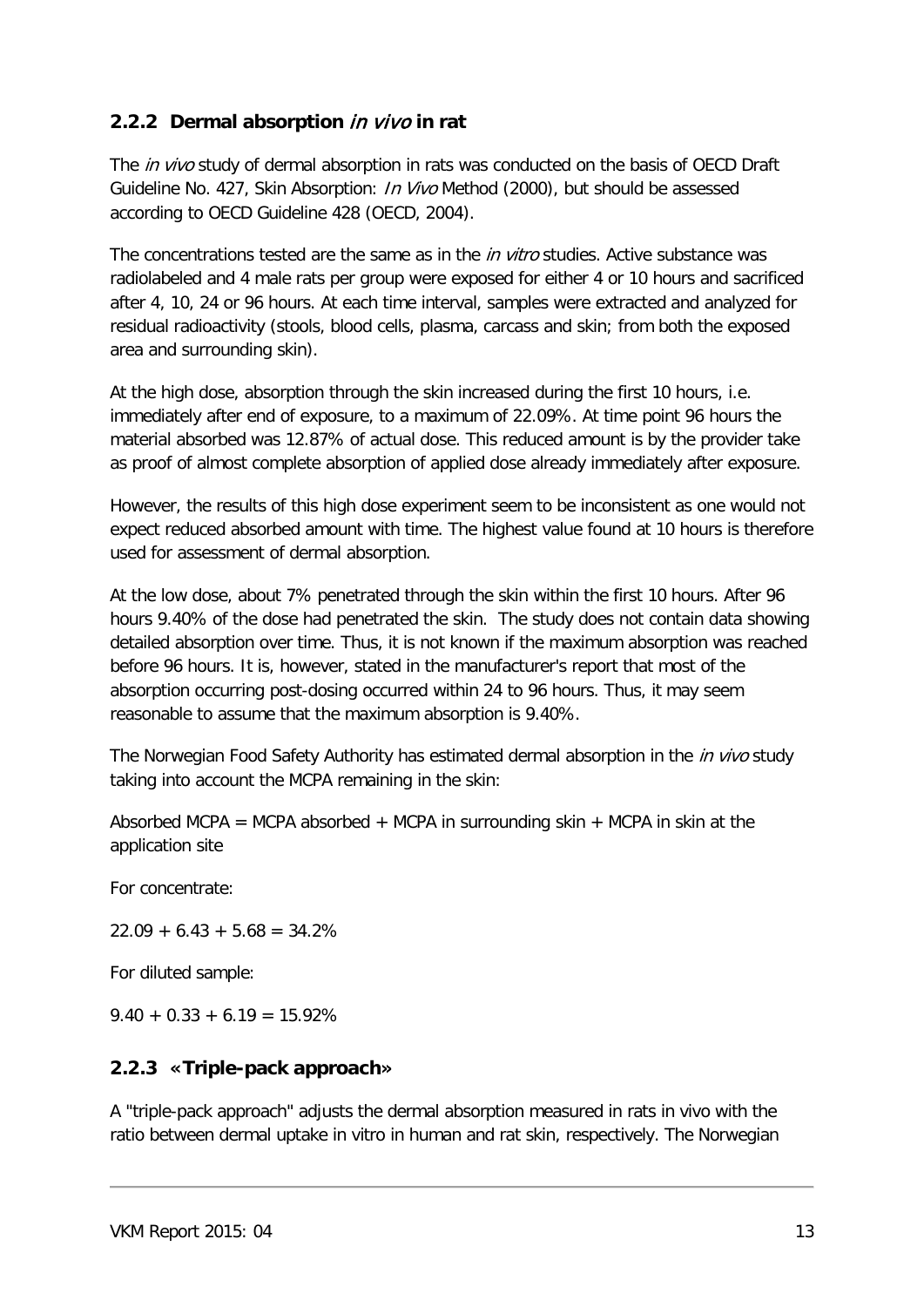Food Safety Authority has concluded that for MCPA also the remainder of substance in the skin *in vitro* should be included in the "triple pack approach" for calculating dermal absorption. The values for absorption *in vitro* at 8 hours in rat and human skin have been used to adjust the measured values for dermal absorption in rats in vivo at 10 hours. The estimated values for human dermal absorption obtained in this way was 17% and 4% for concentrated and diluted MCPA solutions, respectively.

According to the OECD guidelines and the "Guidance Notes On Dermal Absorption" No. 156 [\(OECD, 2011\)](#page-16-10), the amount of test compound remaining in skin after washing should in most cases be included in what is considered as absorbed.

The manufacturer has argued that only what remains of the substance in the skin in the  $in$ vivo study should be considered as absorbed, and not the skin remainder in the in vitro studies. This is because at the high dose he claims that most of the dose is absorbed early post exposure and no or little of what remains in the skin after that period is absorbed. He seeks support in "Guidance notes" (no. 156) [\(OECD, 2011\)](#page-16-10) for his view, that this remainder should not be included in the absorbed dose when at least a portion of the residue in the skin is unlikely to be absorbed.

The manufacturer accepts to use *in vitro* data when calculating ratios for absorbance through skin of rats and humans [\(Nufarm Group, 2013\)](#page-16-1), and also to include remainder in the skin as absorbable in *in vivo* experiments for dermal absorption at both the high and the low dose. It is the opinion of the manufacturer that in vitro studies are only representative for the barrier function of the skin, but does not provide a realistic picture of the *in vivo* uptake of the substance. This could be taken as an argument to only consider results from in vivo studies, but this would then prevent the use of a "triple-pack approach."

Absorption of chemicals through skin is dependent on many factors, for example, but not limited to, solubility of chemical in fat/water, amount of water in the skin, physical condition of the skin, thickness of the skin, blood perfusion, metabolic capacity and amount of fat in subcutis. Further, there are many uncertainties in methods used for assessing absorption through skin. Therefore, one should consider in vitro methods with care. Split thickness skin consists of various parts of the dermis in addition to the epidermis depending on the setting of the knife used for cutting of the skin slice. In the dermis there are different types of cells compared with the epidermis, in addition to blood vessels, hair roots, sweat glands and sebaceous glands. With regard to this, the split thickness skin model constitutes a more complex and more in vivo-like model than the epidermis, however, it is still an in vitro model without connection to the body's blood system. As a consequence of this, for different substances different ratios between absorption of concentrated versus diluted test substance may be found. Thus, each chemical substance must be evaluated on an individual basis without too much stress put on the ratios observed for other substances.

Regarding the "triple-pack approach" the same method should be used for all parts of the assessment for each chemical. This implies that if amount of chemical left within the skin in the *in vivo* part of the approach is accepted as absorbed or absorbable, then the amount of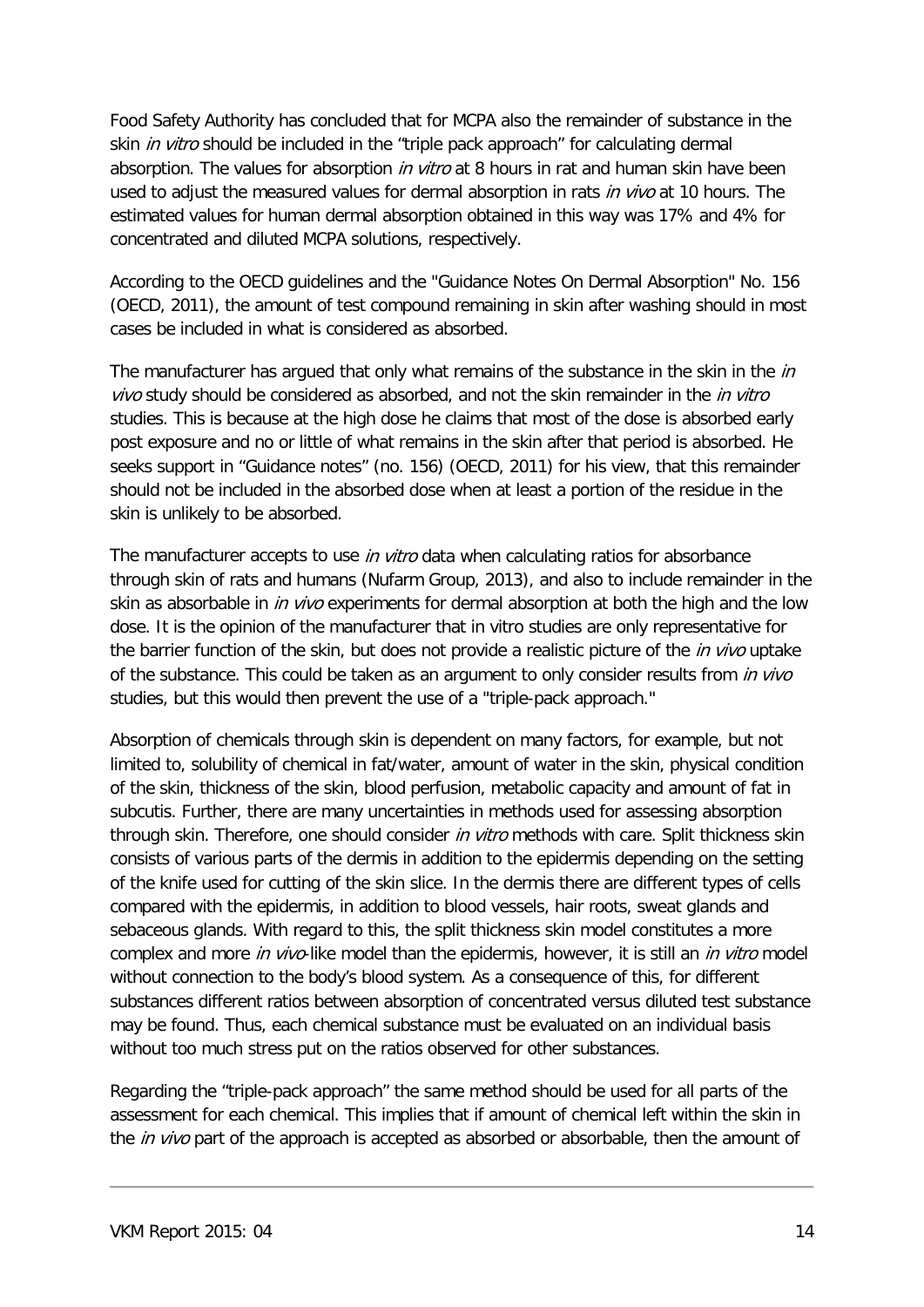chemical left within the epidermis should be accepted as absorbed or absorbable. Thus, it is the opinion of the VKM panel that the previous conclusions of the Norwegian Food Safety Authority of a human dermal penetration factor for the working day of 17 % for the concentrate (750 g/L) and 4 % for field strength (1:83 dilution) are still valid.

## <span id="page-14-0"></span>**2.2.4 Conclusion**

Based on the above described considerations, VKMs Panel on Plant Protection Products supports the conclusion of the Norwegian Food Safety Authority concerning the determination of values for dermal absorption of MCPA. This includes the consideration of remaining substance in skin after washing as part of "absorbed" substance. The following values for dermal absorption are suggested: 17 % for the concentrated solution (750 g/L) and 4 % for the field strength solution (9 g/L).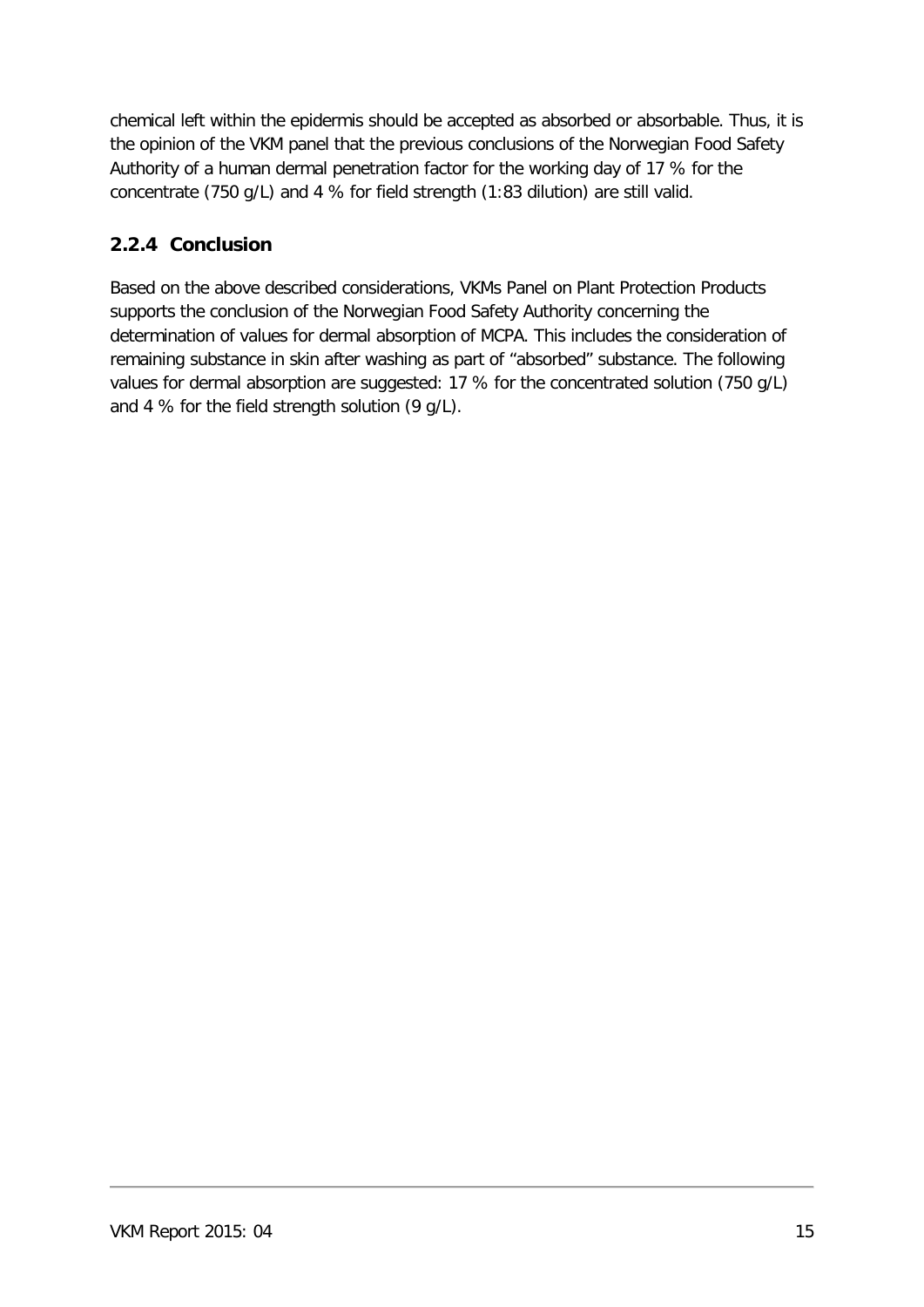## <span id="page-15-0"></span>3 Conclusions

VKM's Panel on Plant Protection Products has discussed the specific questions in the Terms of reference and has the following conclusions:

## **Determination of AOEL and ADI**

It is the opinion of VKM's panel on Plant Protection Products that both AOEL and ADI for MCPA should be set to 0.036 mg/kg bw/day using a NOAEL of 3.6 mg/kg bw/day (50 ppm) based on renal effects in the 90-day study in rats.

## **Determination of values for dermal absorption**

VKM's Panel on Plant Protection Products supports the conclusion of the Norwegian Food Safety Authority concerning the determination of values for dermal absorption of MCPA. This includes the consideration of remaining substance in skin after washing as part of "absorbed" substance. The following values for dermal absorption are suggested: 17 % for the concentrated solution (750 g/L) and 4 % for the field strength solution (9 g/L).